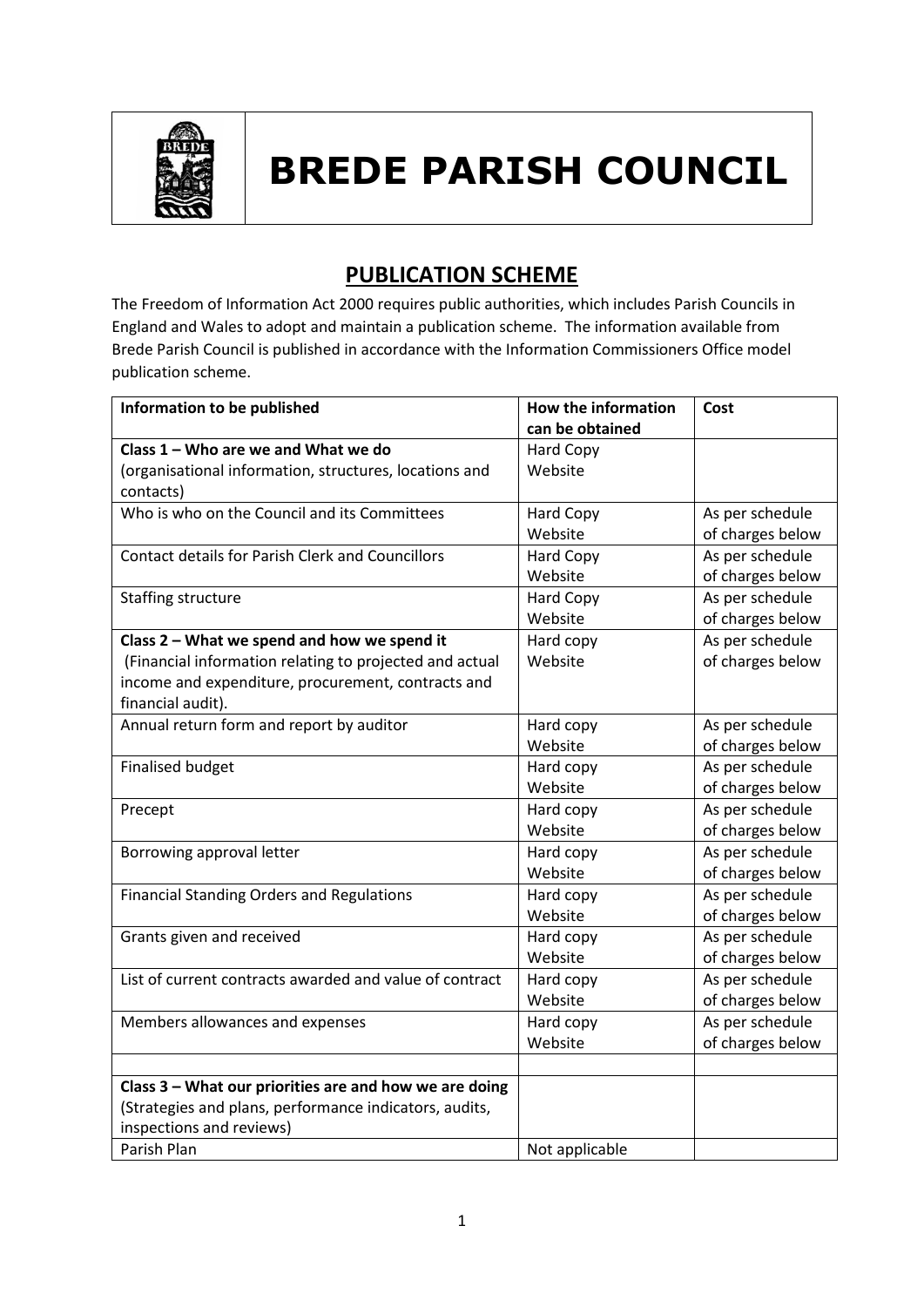| Annual report to Parish or community meeting                                                         | Hard copy             | As per schedule                     |
|------------------------------------------------------------------------------------------------------|-----------------------|-------------------------------------|
|                                                                                                      | Website               | of charges below                    |
|                                                                                                      |                       |                                     |
| Class 4 - How we make decisions                                                                      |                       | As per schedule                     |
| (Decision making processes and records of decisions)                                                 |                       | of charges below                    |
| Current and previous year as a minimum                                                               |                       |                                     |
| Timetable of meetings (Council and any                                                               | Hard copy             | As per schedule                     |
| committee/sub-committee meetings and Parish                                                          | Website               | of charges below                    |
| meetings)                                                                                            |                       |                                     |
| Agenda of meetings (as above)                                                                        | Hard copy             | As per schedule                     |
|                                                                                                      | Website               | of charges below                    |
| Minutes of meetings (as above) $-$ n.b. this will exclude                                            | Hard copy             | As per schedule                     |
| information that is properly regarded as private to the                                              | Website               | of charges below                    |
| meeting.<br>Reports presented to Council meetings - n.b. this will                                   |                       |                                     |
| exclude information that is properly regarded as private                                             | Hard copy<br>Website) | As per schedule<br>of charges below |
| to the meeting.                                                                                      |                       |                                     |
| Responses to consultation papers                                                                     | Hard copy             | As per schedule                     |
|                                                                                                      | (where available)     | of charges below                    |
| Responses to planning applications                                                                   | Hard copy             | As per schedule                     |
|                                                                                                      | Website               | of charges below                    |
| <b>Byelaws</b>                                                                                       | Hard copy             | As per schedule                     |
|                                                                                                      | Website               | of charges below                    |
|                                                                                                      |                       |                                     |
| Class 5 - Our policies and procedures                                                                | Hard copy             | As per schedule                     |
| (current written protocols, policies and procedures for                                              | Website               | of charges below                    |
| delivering our services and responsibilities)                                                        |                       |                                     |
| Current information only                                                                             |                       |                                     |
| Policies and procedures for the conduct of Council                                                   | Hard copy             | As per schedule                     |
| business.                                                                                            | Website               | of charges below                    |
| <b>Procedural Standing Orders</b>                                                                    |                       |                                     |
| Committee and sub-committee terms of reference                                                       |                       |                                     |
| Delegated authority in respect of officers                                                           |                       |                                     |
| Code of Conduct                                                                                      |                       |                                     |
| Policy statements                                                                                    |                       |                                     |
| Policies and procedures for the provisions of services                                               | Hard copy             | As per schedule                     |
| and about the employment of staff.                                                                   | Website               | of charges below                    |
|                                                                                                      |                       |                                     |
| Internal instructions to staff and policies relating to the                                          |                       |                                     |
| delivery of services.                                                                                |                       |                                     |
| Equality and diversity policy                                                                        |                       |                                     |
| Health and safety policy                                                                             |                       |                                     |
| Recruitment policy (including current vacancies)<br>Policies and procedures for handling request for |                       |                                     |
| information.                                                                                         |                       |                                     |
| Complaints procedure (including those covering                                                       |                       |                                     |
| requests for information and operating the publication                                               |                       |                                     |
| scheme)                                                                                              |                       |                                     |
|                                                                                                      |                       |                                     |
| <b>Data Protection Policy</b>                                                                        | Hard copy             | As per schedule                     |
|                                                                                                      | Website               | of charges below                    |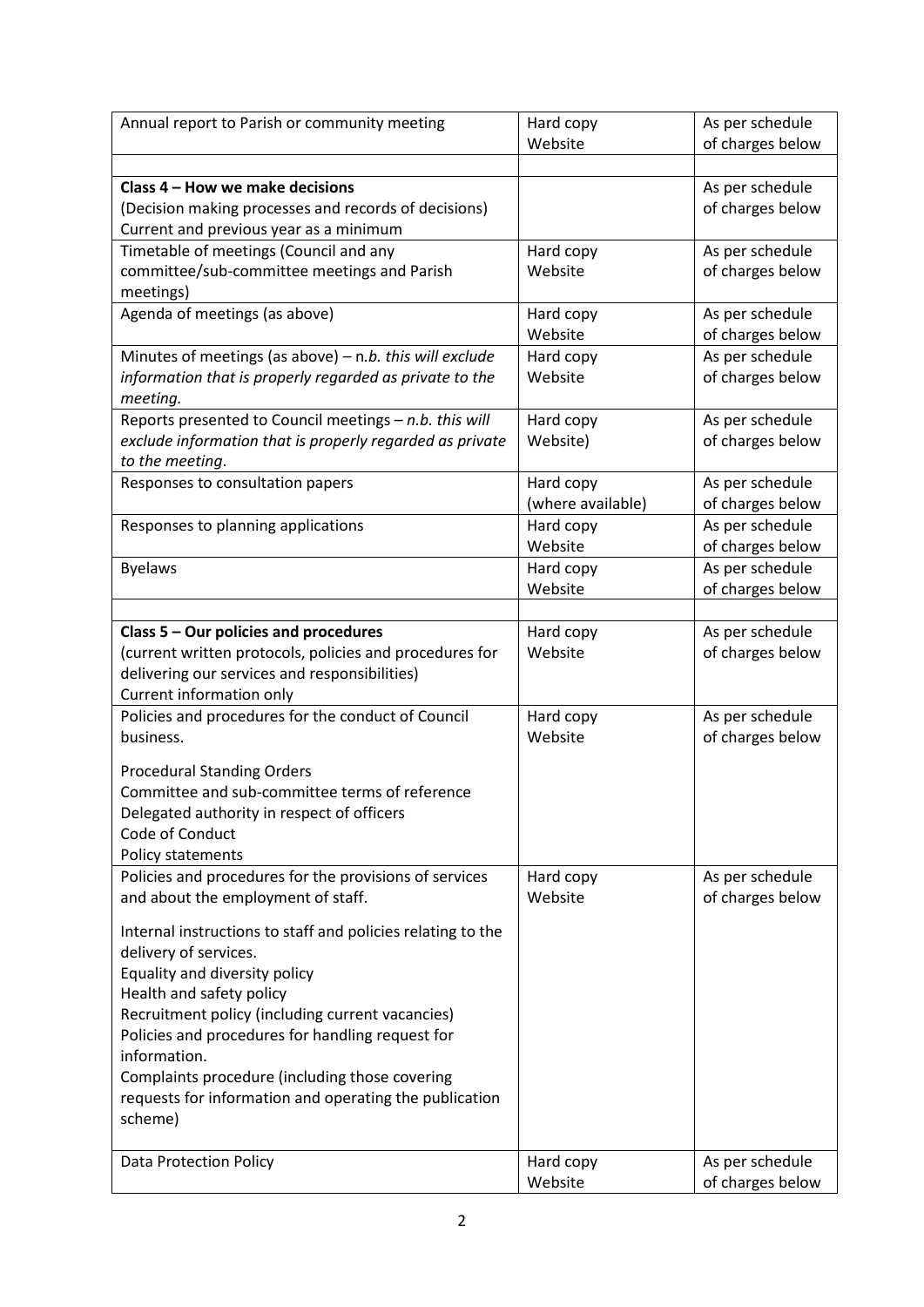| Records management policies (records retention,          | Hard copy | As per schedule  |
|----------------------------------------------------------|-----------|------------------|
| destruction and archive)                                 | Website   | of charges below |
| Data protection policies                                 | Hard copy | As per schedule  |
|                                                          | Website   | of charges below |
| Schedule of charges (for publication of information)     | Hard copy | As per schedule  |
|                                                          | Website   | of charges below |
|                                                          |           |                  |
| Class 6 - Lists and Registers                            |           |                  |
| Currently maintained lists and registers only            |           |                  |
| Any publicly available register or list                  | Hard copy | As per schedule  |
|                                                          | Website   | of charges below |
| Assets register                                          | Hard copy | As per schedule  |
|                                                          | Website   | of charges below |
| Disclosure log (indicating the information that has been | Hard copy | As per schedule  |
| provided in response to requests)                        | Website   | of charges below |
| Register on members' interest                            | Hard copy | As per schedule  |
|                                                          | Website   | of charges below |
| Register of gifts and hospitality                        | Hard copy |                  |
|                                                          | Website   |                  |
|                                                          |           |                  |
| Class $7 -$ The services we offer                        |           |                  |
|                                                          |           |                  |
| <b>Community Hall (Broad Oak)</b>                        | Hard copy | As per schedule  |
|                                                          | Website   | of charges below |
| Parks, playing fields and recreational facilities        | Hard copy | As per schedule  |
|                                                          | Website   | of charges below |
| Seating and litter bins                                  | Hard copy | As per schedule  |
|                                                          | Website   | of charges below |
| <b>Bus shelters</b>                                      | Hard copy | As per schedule  |
|                                                          | Website   | of charges below |
| A Summary of services for which the council is entitled  | Hard copy | As per schedule  |
| to recover a fee, together with those fees.              | Website   | of charges below |

## **How to Access Information**

This can be obtained in the following ways

- On the Parish Councils website [www.brede-pc.org.uk](http://www.brede-pc.org.uk/)
- By email to the clerk [bredeparishcouncil@gmail.com](mailto:bredeparishcouncil@gmail.com)
- In writing to the Clerk for hard copies to the registered office, Mrs Tracy Dixon, The Hurst, Netherfield Hill, Battle, East Sussex, TN33 0LA
- By telephoning the Clerk 07540 562345